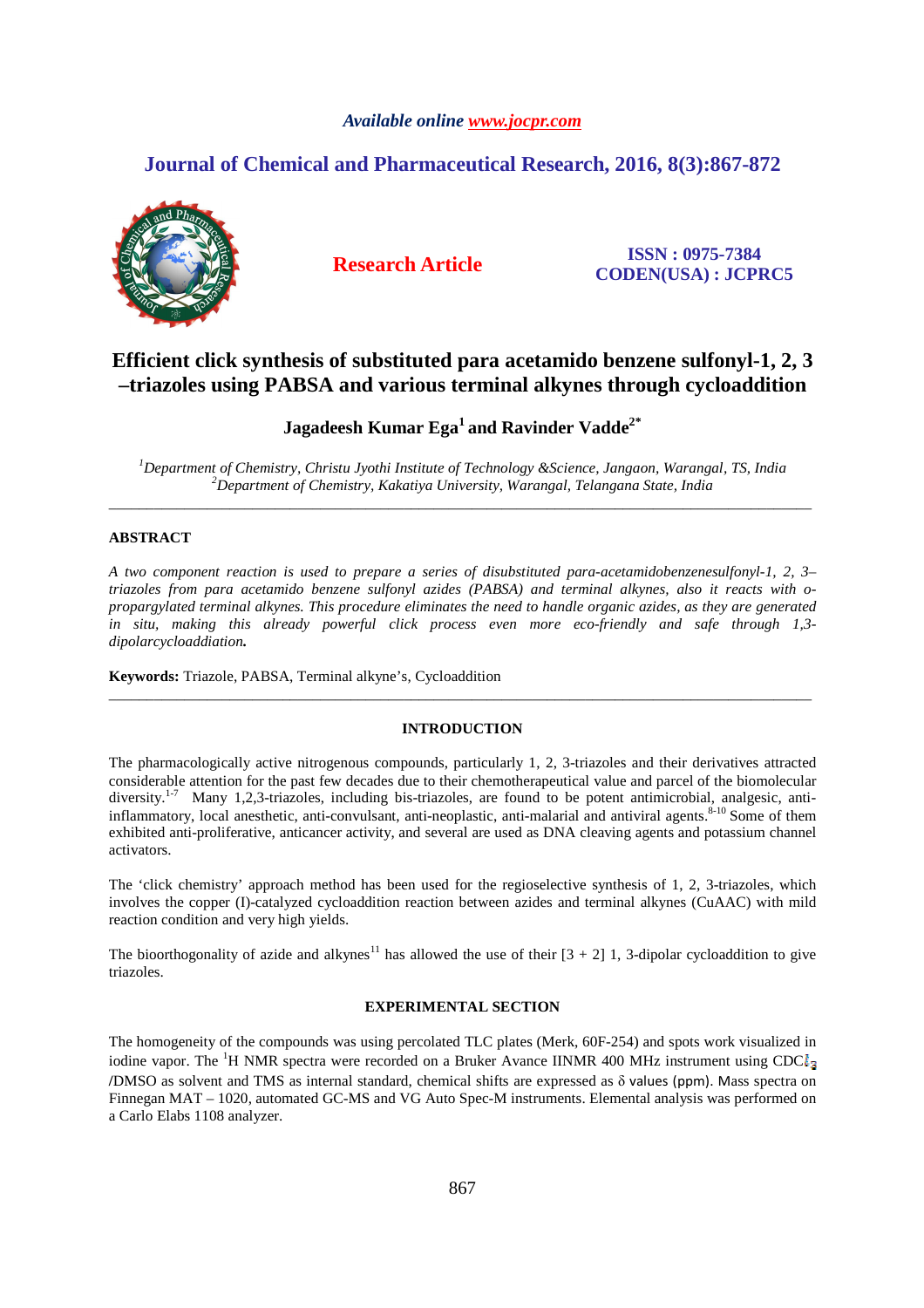# **Jagadeesh Kumar Ega and Ravinder Vadde** *J. Chem. Pharm. Res., 2016, 8(3):867-872*

#### **General procedure for the synthesis of compounds (3a-f)**

Terminal alkynes **2a-f** (0.040g, 0.22 mmol) was stirred in 5 ml of tertiary butanol and water (1:1 mixture). Copper sulphate (0.066 mmol) and sodium ascorbate (0.28 mmol) were charged into the reaction mixture. After 15 minutes, *p*-acetamido benzene sulphonyl azide (0.096g, 0.22 mmol) was added to the above mixture and the reaction mass was allowed to stirr for 20 min. The mixture was diluted with water extracted with DCM (2 x 20 ml). The combined organic layers were dried over anhydrous sodium sulphate and evaporated under reduced pressure to afford crude products, which were recrystallized (EtOAc/hexane) to afford pure compound**s (3a-f)** in quantitative yields. (Table – 1)

\_\_\_\_\_\_\_\_\_\_\_\_\_\_\_\_\_\_\_\_\_\_\_\_\_\_\_\_\_\_\_\_\_\_\_\_\_\_\_\_\_\_\_\_\_\_\_\_\_\_\_\_\_\_\_\_\_\_\_\_\_\_\_\_\_\_\_\_\_\_\_\_\_\_\_\_\_\_

### **General procedure for the synthesis of compounds (5a-i)**

o-propargylated terminal alkynes **4a-i** (0.0584g, 0.22 mmol) was stirred in 5 ml of tertiary butanol and water (1:1 mixture). Copper sulphate (0.066 mmol) and sodium ascorbate (0.28 mmol) were charged into the reaction mixture. After 15 minutes, *p*-acetamido benzene sulphonyl azide (0.096g, 0.22 mmol) was added to the above mixture and the reaction mass was allowed to stirr for 35-40 min. The mixture was diluted with water extracted with DCM (2 x 20 ml). The combined organic layers were dried over anhydrous sodium sulphate and evaporated under reduced pressure to afford crude products, which were recrystallised (EtOAc/hexane) to afford pure compounds **(5a-i)** in quantitative yields.  $(Table - 1)$ 

#### **Materials and Methods**

We describe a facile route for the synthesis of substituted 1,2,3-triazoles by readily available materials *via* catalytic azide-alkyne 1,3-dipolar cycloaddition. The compounds **(3a-f** & **5a-i)** were prepared by reacting terminal alkynes, opropaglated alkynes (**2a-f & 4a-i**) with the respective *para*-acetamidobenzenesulphonyl azide (**1**) **(**Scheme - 1**).**



#### **SCHEME – 1**

Reaction of para acetamido benzene sulfonyl azides **(1)** with terminal alkynes **(2a-f)** and o-propargylated terminal alkynes **(4a-i).**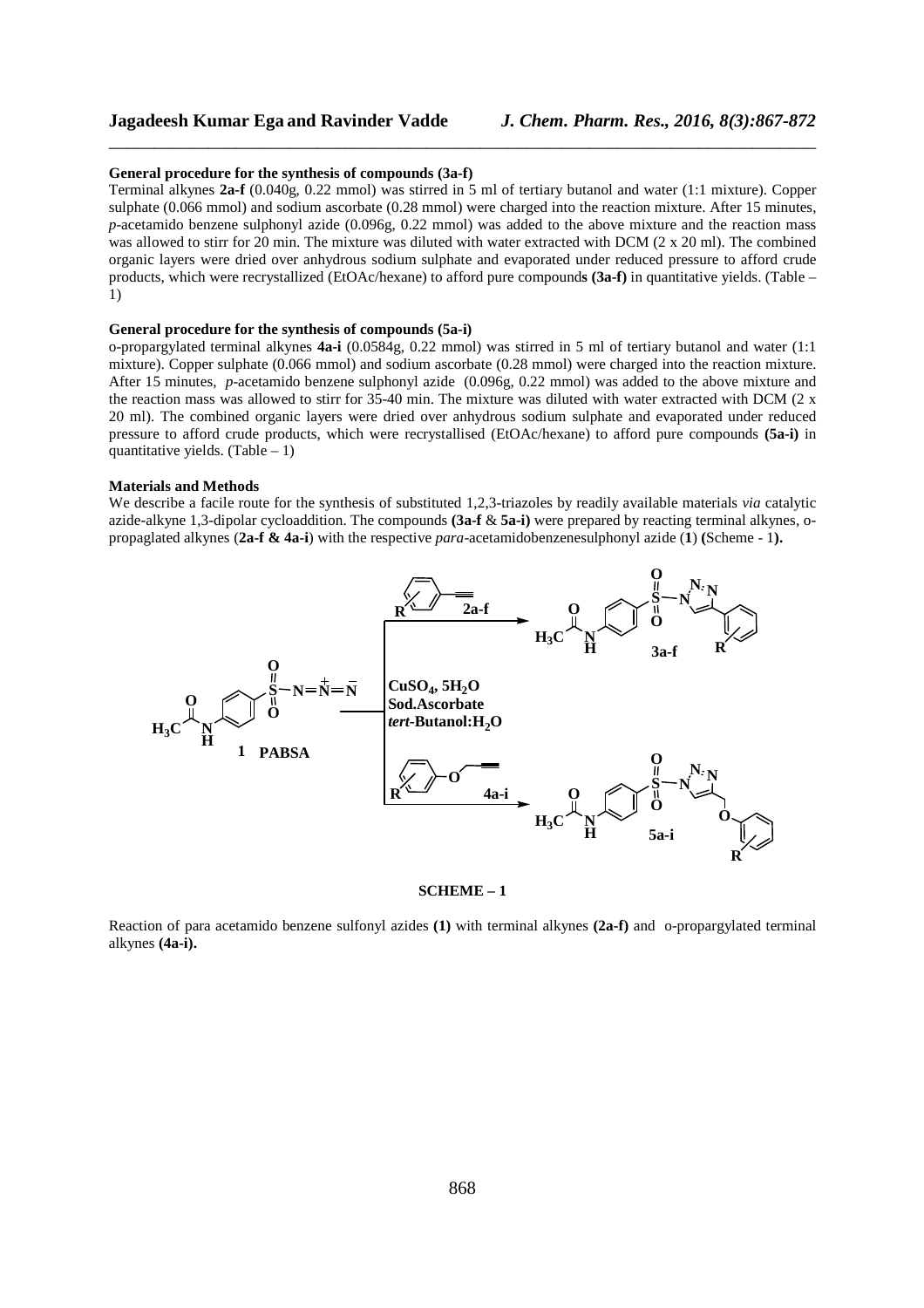|                | Compd Terminal alkyne | Product                                                                                                                                                                                                                                                                                                                                                                                                                                                 | Reaction time<br>(min.) | Yield(%) |
|----------------|-----------------------|---------------------------------------------------------------------------------------------------------------------------------------------------------------------------------------------------------------------------------------------------------------------------------------------------------------------------------------------------------------------------------------------------------------------------------------------------------|-------------------------|----------|
| 2a             |                       | $\begin{picture}(180,170) \put(0,0){\line(1,0){150}} \put(15,0){\line(1,0){150}} \put(15,0){\line(1,0){150}} \put(15,0){\line(1,0){150}} \put(15,0){\line(1,0){150}} \put(15,0){\line(1,0){150}} \put(15,0){\line(1,0){150}} \put(15,0){\line(1,0){150}} \put(15,0){\line(1,0){150}} \put(15,0){\line(1,0){150}} \put(15,0){\line(1,0){150$<br>3a                                                                                                       | 25                      | 87       |
| 2 <sub>b</sub> | $H_3CO-$              | $H_3CO$<br>$\begin{picture}(180,170) \put(0,0){\line(1,0){150}} \put(0,0){\line(1,0){150}} \put(0,0){\line(1,0){150}} \put(0,0){\line(1,0){150}} \put(0,0){\line(1,0){150}} \put(0,0){\line(1,0){150}} \put(0,0){\line(1,0){150}} \put(0,0){\line(1,0){150}} \put(0,0){\line(1,0){150}} \put(0,0){\line(1,0){150}} \put(0,0){\line(1,0){150}} \put(0,0){\line$<br>3 <sub>b</sub><br>$\mathop{\mathbb{N}}\limits^{\text{O}}_{\mathcal{H}_{\text{CH}_3}}$ | 15                      | 92       |
| 2c             | Cl                    | $\begin{picture}(180,10) \put(0,0){\line(1,0){155}} \put(10,0){\line(1,0){155}} \put(10,0){\line(1,0){155}} \put(10,0){\line(1,0){155}} \put(10,0){\line(1,0){155}} \put(10,0){\line(1,0){155}} \put(10,0){\line(1,0){155}} \put(10,0){\line(1,0){155}} \put(10,0){\line(1,0){155}} \put(10,0){\line(1,0){155}} \put(10,0){\line(1,0){155}}$<br>3c                                                                                                      | 20                      | 90       |
| 2d             | $H_3C$                | $H_3C$<br>$\begin{picture}(120,15) \put(0,0){\line(1,0){15}} \put(15,0){\line(1,0){15}} \put(15,0){\line(1,0){15}} \put(15,0){\line(1,0){15}} \put(15,0){\line(1,0){15}} \put(15,0){\line(1,0){15}} \put(15,0){\line(1,0){15}} \put(15,0){\line(1,0){15}} \put(15,0){\line(1,0){15}} \put(15,0){\line(1,0){15}} \put(15,0){\line(1,0){15}} \put(15,0){\line($                                                                                           | 20                      | 92       |
| 2e             | $(H_3C)_3C$           | $(H_3C)_3C$<br>$\begin{picture}(180,10) \put(0,0){\line(1,0){155}} \put(15,0){\line(1,0){155}} \put(15,0){\line(1,0){155}} \put(15,0){\line(1,0){155}} \put(15,0){\line(1,0){155}} \put(15,0){\line(1,0){155}} \put(15,0){\line(1,0){155}} \put(15,0){\line(1,0){155}} \put(15,0){\line(1,0){155}} \put(15,0){\line(1,0){155}} \put(15,0){\line(1,0){155}}$                                                                                             | 20                      | 88       |
| 2f             | NC                    | NC<br>$\begin{picture}(180,170) \put(0,0){\line(1,0){150}} \put(15,0){\line(1,0){150}} \put(15,0){\line(1,0){150}} \put(15,0){\line(1,0){150}} \put(15,0){\line(1,0){150}} \put(15,0){\line(1,0){150}} \put(15,0){\line(1,0){150}} \put(15,0){\line(1,0){150}} \put(15,0){\line(1,0){150}} \put(15,0){\line(1,0){150}} \put(15,0){\line(1,0){150$<br>3f                                                                                                 | 20                      | 82       |

\_\_\_\_\_\_\_\_\_\_\_\_\_\_\_\_\_\_\_\_\_\_\_\_\_\_\_\_\_\_\_\_\_\_\_\_\_\_\_\_\_\_\_\_\_\_\_\_\_\_\_\_\_\_\_\_\_\_\_\_\_\_\_\_\_\_\_\_\_\_\_\_\_\_\_\_\_\_ **Table-1 Cu-catalyzed cycloaddition of terminal alkynes (2a-f) and o-propargylated terminal alkynes (4a-i) with azide (1)**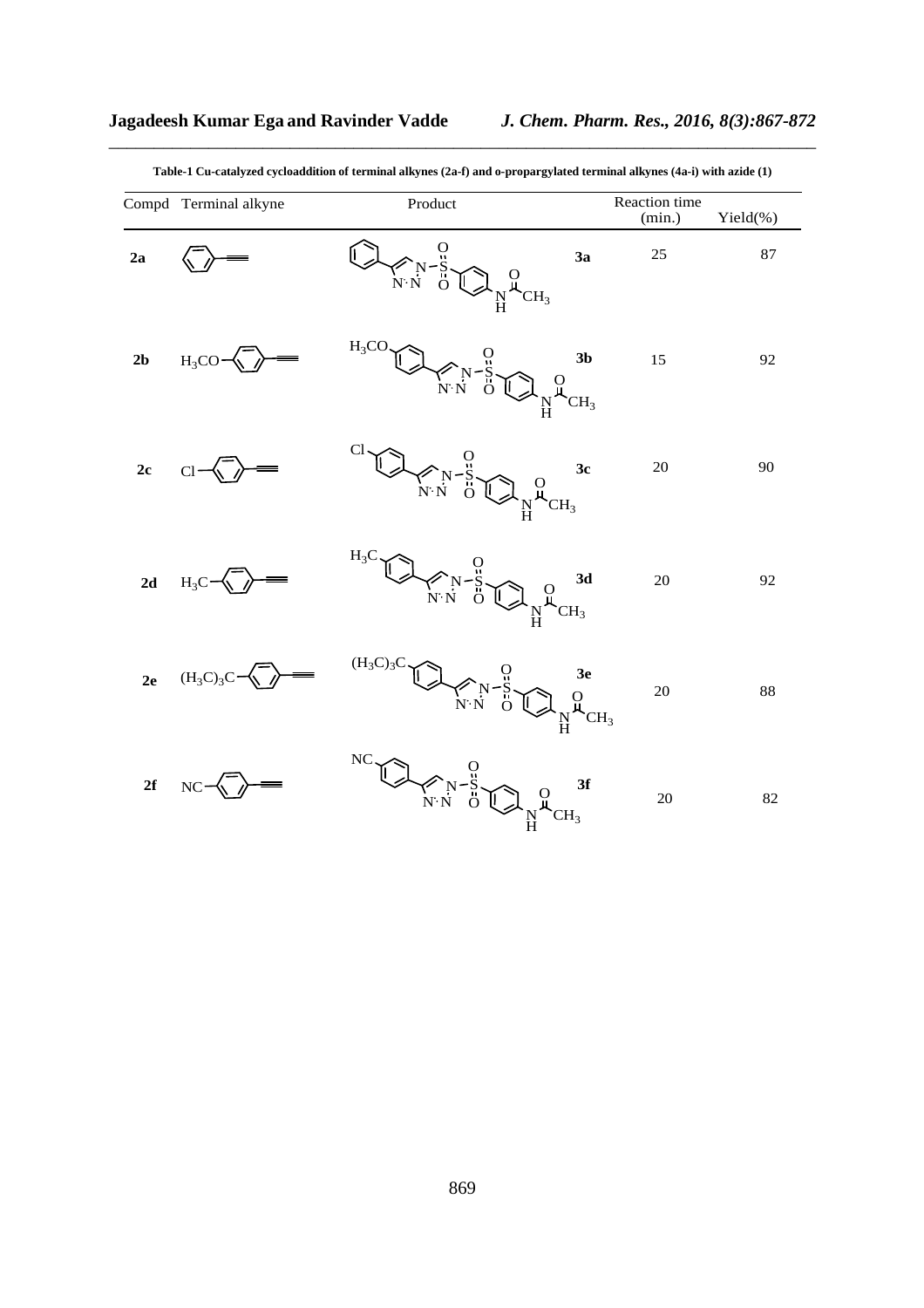

\_\_\_\_\_\_\_\_\_\_\_\_\_\_\_\_\_\_\_\_\_\_\_\_\_\_\_\_\_\_\_\_\_\_\_\_\_\_\_\_\_\_\_\_\_\_\_\_\_\_\_\_\_\_\_\_\_\_\_\_\_\_\_\_\_\_\_\_\_\_\_\_\_\_\_\_\_\_

All products were characterized by NMR and mass spectral analysis, GC yield based on azide after 20 minutes.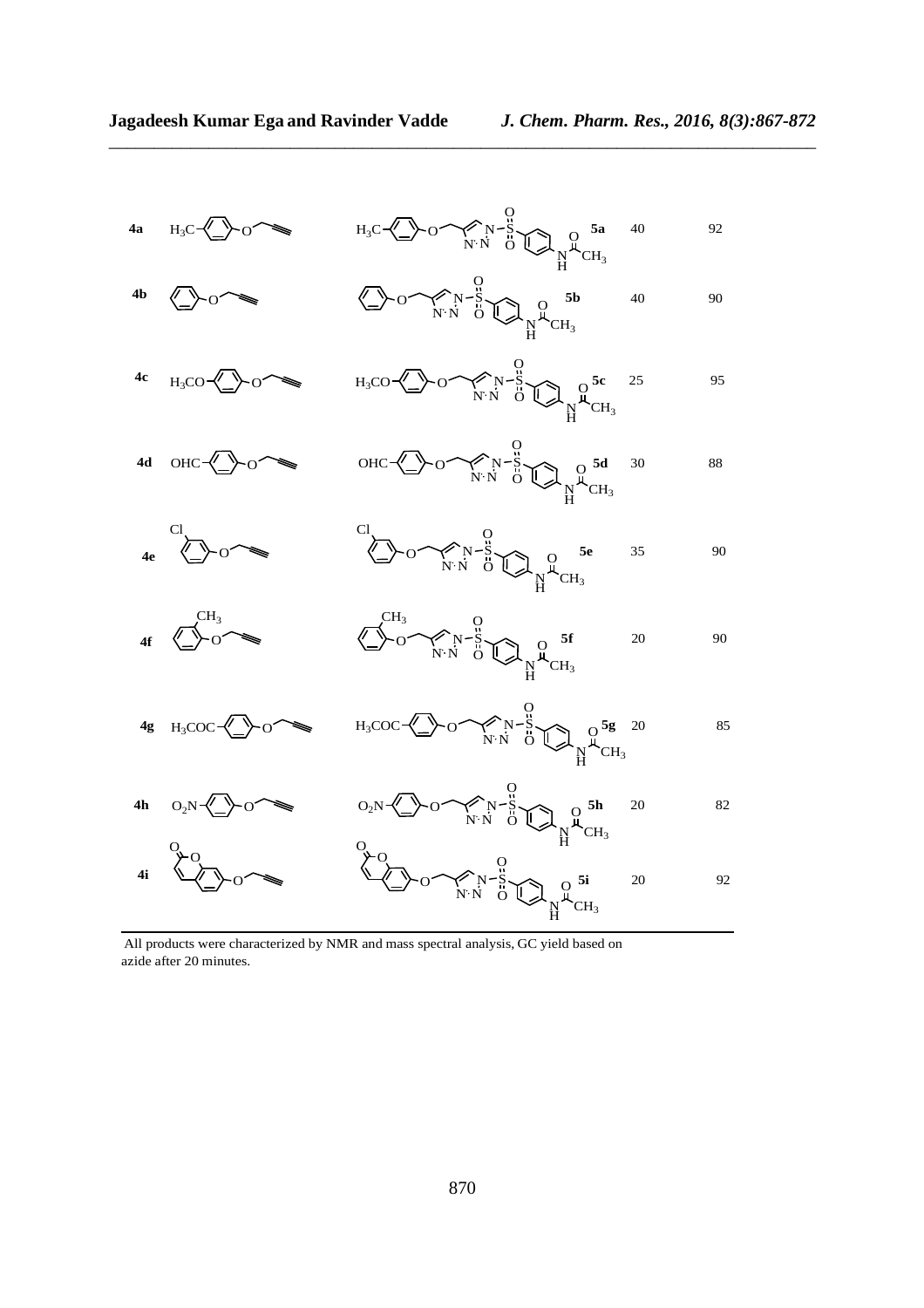**Spectral and Analytical data of compounds (3a–f) and (5a–i) 3**a

<sup>1</sup>**H NMR** (400 MHz, CDCl<sub>3</sub>, 25 °C): δ = 2.12 (s, 3H), 6.82-7.14 (m, 5H, Ar-H), 7.82 (d, 2H, *J* = 7.2 Hz, Ar-H), 8.02 (d, 2H,  $J = 8.1$  Hz, Ar-H),  $8.25$  (s, 1H),  $8.42$  (s, 1H). **MS** (EI, 70 eV):  $m/z$  (%) = 365 [M + Na]<sup>+</sup>.

\_\_\_\_\_\_\_\_\_\_\_\_\_\_\_\_\_\_\_\_\_\_\_\_\_\_\_\_\_\_\_\_\_\_\_\_\_\_\_\_\_\_\_\_\_\_\_\_\_\_\_\_\_\_\_\_\_\_\_\_\_\_\_\_\_\_\_\_\_\_\_\_\_\_\_\_\_\_

[Found C, 56.09, H, 4.10, N, 16.32 C<sub>16</sub>H<sub>14</sub> N<sub>4</sub>O<sub>3</sub>S requires C, 56.13, H, 4.12, N, 16.36 %]

## **3**b

**1H** NMR(400 MHz,CDCl<sub>3</sub>,25 °C): $\delta$ =2.12 (s, 3H),3.45 (s, 3H),6.65 (d, 2H, *J* = 7.8 Hz, Ar-H),7.73 (d, 2H, *J* = 8.6 Hz, Ar-H), 7.82 (d, 2H, *J* = 7.2 Hz, Ar-H), 8.02 (d, 2H, *J* = 8.1 Hz, Ar-H), 8.25 (s, 1H), 8.42 (s, 1H). **MS** (EI, 70 eV):  $m/z$  (%) = 395 [M + Na]<sup>+</sup>. [Found C, 54.80, H, 4.32, N, 14.94  $C_{17}H_{16}N_4O_4S$  requires C, 54.83, H, 4.33, N, 15.04 %]

#### **3**c

<sup>1</sup>**H** NMR (400 MHz, CDCl<sub>3</sub>, 25 °C): δ = 2.12 (s, 3H), 6.68 (d, 2H, *J* = 7.8 Hz, Ar-H), 7.70 (d, 2H, *J* = 8.6 Hz, Ar-H), 7.82 (d, 2H, *J* = 7.2 Hz, Ar-H), 8.02 (d, 2H, *J* = 8.1 Hz, Ar-H), 8.25 (s, 1H), 8.42 (s, 1H). **MS** (EI, 70 eV):  $m/z$  (%) = 399 [M + Na]<sup>+</sup>. [Found C, 49.88, H, 3.46, N, 14.85  $C_{16}H_{13}CIN_4O_3S$  requires C, 51.00, H, 3.48, N, 14.87 %]

## **3**d

**<sup>1</sup>H NMR**(400 MHz, CDCl<sub>3</sub>, 25 °C):  $\delta$  = 2.10 (s, 3H), 2.12 (s, 3H),6.62 (d, 2H, *J* = 7.8 Hz, Ar-H),7.72 (d, 2H, *J* = 8.6 Hz, Ar-H),7.82(d, 2H, *J* = 7.2 Hz, Ar-H), 8.02 (d, 2H, *J* = 8.1 Hz, Ar-H), 8.25 (s, 1H),8.42 (s, 1H). **MS** (EI, 70 eV):  $m/z$  (%) = 379 [M + Na]<sup>+</sup>. [Found C, 57.28, H, 4.50, N, 15.70  $C_{17}H_{16}N_4O_3S$  requires C, 57.29, H, 4.52, N, 15.72%]

# **3**e

**<sup>1</sup>H NMR**(400 MHz, CDCl<sub>3</sub>, 25 °C):  $\delta$  = 0.94 (s, 9H), 2.12 (s, 3H), 6.81 (d, 2H, *J* = 7.8 Hz, Ar-H),7.76 (d, 2H, *J* = 8.6 Hz, Ar-H),7.82 (d, 2H, *J* = 7.2 Hz, Ar-H),8.02 (d, 2H, *J* = 8.1 Hz, Ar-H),8.25 (s, 1H),8.42 (s, 1H). **MS** (EI, 70 eV):  $m/z$  (%) = 421 [M + Na]<sup>+</sup>. [Found C, 60.26, H, 5.52, N, 14.02 C<sub>20</sub>H<sub>22</sub> N<sub>4</sub>O<sub>3</sub>S requires C, 60.28, H, 5.56, N, 14.06 %]

## **3**f

**<sup>1</sup>H NMR** (400 MHz, CDCl<sub>3</sub>, 25 °C):  $\delta$  = 2.12 (s, 3H), 6.85 (d, 2H, *J* = 7.8 Hz, Ar-H), 7.82 (d, 2H, *J* = 7.2 Hz, Ar-H), 7.94 (d, 2H, *J* = 8.6 Hz, Ar-H), 8.02 (d, 2H, *J* = 8.1 Hz, Ar-H), 8.25 (s, 1H), 8.42 (s, 1H). **MS** (EI, 70 eV):  $m/z$  (%) = 390 [M + Na]<sup>+</sup>. [Found C, 55.56, H, 3.55, N, 19.04 C<sub>17</sub>H<sub>13</sub> N<sub>5</sub>O<sub>3</sub>S requires C, 55.58, H, 3.57, N, 19.06 %]

## **5**a

**1H** NMR (400 MHz, CDCl<sub>3</sub>, 25 °C):  $\delta$  = 2.10 (s, 3H), 2.12 (s, 3H), 5.32 (s, 2H), 6.80 (d, 2H, *J* = 7.2 Hz, Ar-H), 7.45 (d, 2H, *J* = 8.4 Hz, Ar-H), 7.82 (d, 2H, *J* = 7.2 Hz, Ar-H), 8.02 (d, 2H, *J* = 8.1 Hz, Ar-H), 8.25 (s, 1H), 8.42 (s, 1H). **MS** (EI, 70 eV):  $m/z$  (%) = 409 [M + Na]<sup>+</sup>. [Found C, 55.92, H, 4.65, N, 14.48 C<sub>18</sub>H<sub>18</sub> N<sub>4</sub>O<sub>4</sub>S requires C, 55.95, H, 4.70, N, 14.50 %]

# **5**b

**1H** NMR (400 MHz, CDCl<sub>3</sub>, 25 °C):  $\delta$  = 2.12 (s, 3H), 5.32 (s, 2H), 6.42-7.26 (m, 5H, Ar-H), 7.82 (d, 2H,  $J = 7.2$ Hz, Ar-H), 8.02 (d, 2H, *J* = 8.1 Hz, Ar-H), 8.25 (s, 1H), 8.42 (s, 1H). **MS** (EI, 70 eV):  $m/z$  (%) = 395 [M + Na]<sup>+</sup>. [Found C, 54.80, H, 4.32, N, 14.94 C<sub>17</sub>H<sub>16</sub> N<sub>4</sub>O<sub>4</sub>S requires C, 54.83, H, 4.33, N, 15.04 %]

## **5**c

**1H** NMR (400 MHz, CDCl<sub>3</sub>, 25 °C):  $\delta$  = 2.12 (s, 3H), 3.45 (s, 3H), 5.34 (s, 2H), 6.65 (d, 2H, *J* = 7.6 Hz, Ar-H), 7.78 (d, 2H, *J* = 8.2 Hz, Ar-H), 7.82 (d, 2H, *J* = 7.2 Hz, Ar-H), 8.02 (d, 2H, *J* = 8.1 Hz, Ar-H), 8.25 (s, 1H), 8.42 (s, 1H). **MS** (EI, 70 eV):  $m/z$  (%) = 425 [M + Na]<sup>+</sup>.

[Found C, 53.70, H, 4.48, N, 13.90 C<sub>18</sub>H<sub>18</sub> N<sub>4</sub>O<sub>5</sub>S requires C, 53.72, H, 4.51, N, 13.92 %]